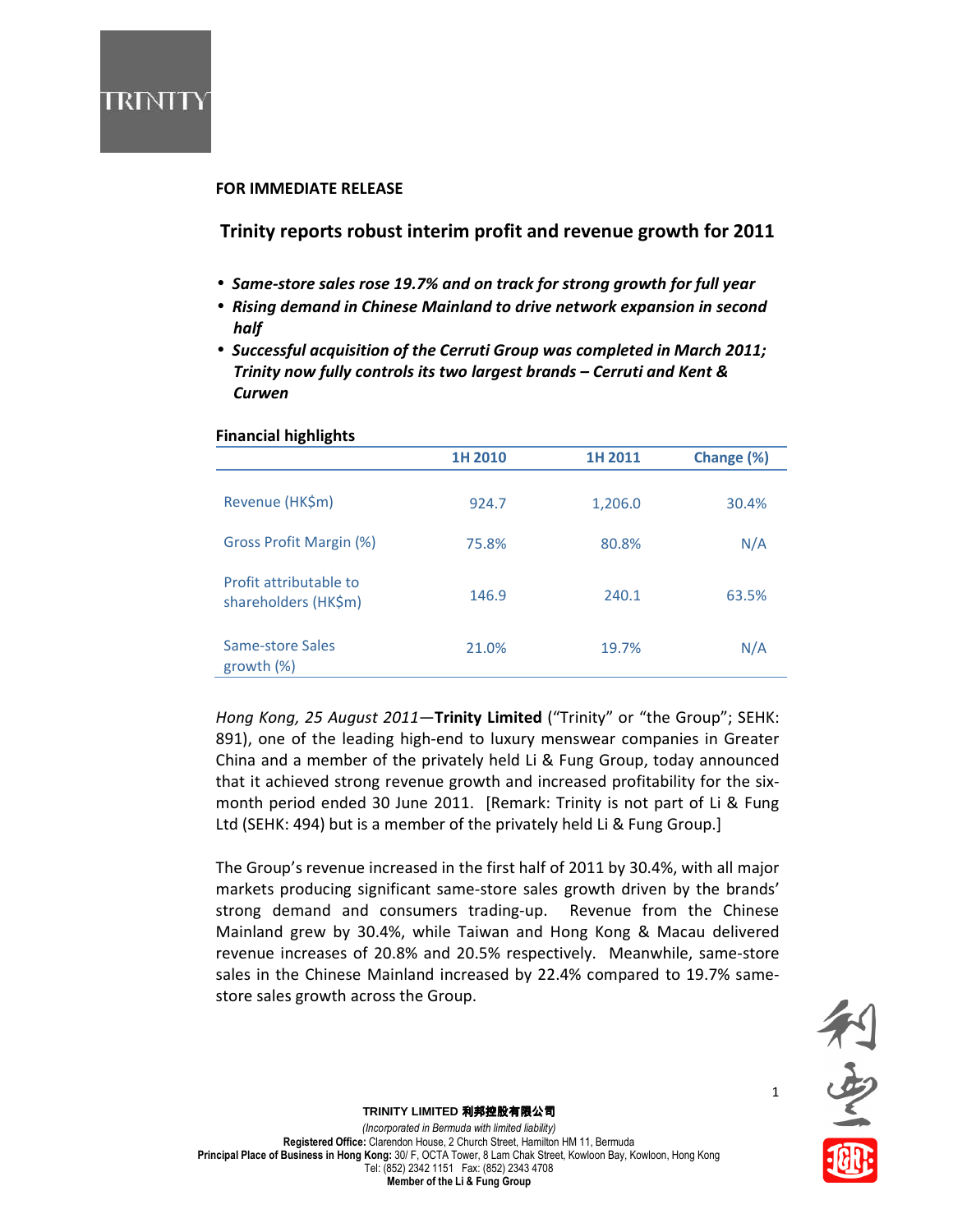# IRINH

The Group completed its acquisition of the Cerruti Group in March 2011. The Group now has control of its two largest brands, Cerruti and Kent & Curwen, which, since the acquisition of the Cerruti Group, accounted for 72.1% of the revenue.

Basic earnings per share rose to 14.2 HK cents for the first half of 2011, up from 9.3 HK cents in the comparable period in 2010.

The Board of Directors has declared an interim dividend of 8.0 HK cents per share.

Overall gross margin for the six-month period continued to climb, from 75.8% in 2010 to 80.8% in 2011. Following the higher gross profit, the Group increased profit attributable to shareholders from HK\$146.9 million in the first half of 2010 to HK\$240.1 million in the first half of 2011, an increase of 63.5%.

Mr Wong Yat Ming, Group Managing Director of Trinity, said, "The men's luxury market spending in the Chinese Mainland continues to experience high growth. A key strategy for the Group to further capitalise on this opportunity will be opening an estimated 50 new stores throughout the Chinese Mainland in the second half of 2011. "

According to a leading management consultancy, China will surpass the United States to become the world's largest luxury market by 2015.

"Luxury menswear brands which perform well are typically European brands with an authentic and distinguished history which offer customers high quality products and customer service," Mr Wong said. "Trinity manages some of the most coveted luxury menswear brands in Asia and has the infrastructure in place to deliver those products and brand experiences throughout the Chinese Mainland."

The Group has invested significant resources to strengthen customer awareness of its brands' values of heritage, luxury and excellence. The Group increased spending in marketing and promotion to 4.8% of revenue in the first half of 2011, compared to 3.3% in the first half of 2010.

Meanwhile, the Group remains committed to identifying and pursuing acquisition opportunities but retains a clear strategic point of view with regard to targets, which, for the time being, will be high-end menswear brands.



2

### **TRINITY LIMITED** 利邦控股有限公司

(Incorporated in Bermuda with limited liability) Registered Office: Clarendon House, 2 Church Street, Hamilton HM 11, Bermuda Principal Place of Business in Hong Kong: 30/ F, OCTA Tower, 8 Lam Chak Street, Kowloon Bay, Kowloon, Hong Kong Tel: (852) 2342 1151 Fax: (852) 2343 4708 Member of the Li & Fung Group